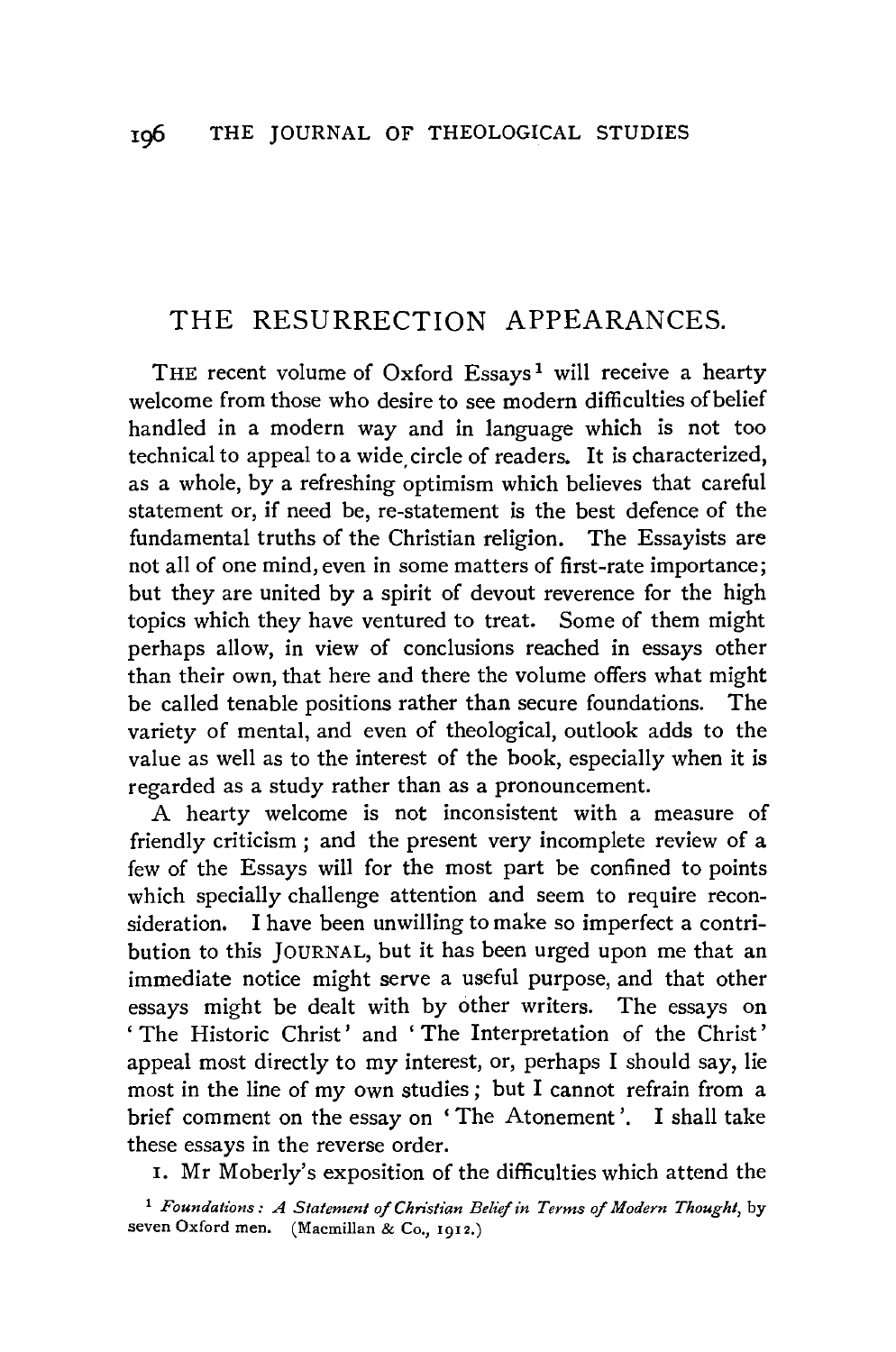earlier theories of the doctrine of the Atonement is written in a chaste and winning style and with remarkable lucidity. It is only when we reach the statement of the new conception which was offered in his father's impressive book, *Atonement and Personality,*  that we feel disappointment. The use of the term 'penitence' in the interpretation of our Lord's relation to the sin of mankind still remains to trouble us. Long ago McLeod Campbell spoke of Christ as the Great Confessor of Humanity; and perhaps these words venture as far as we may rightly  $\infty$  in this particular direction. We may admit that the thought offered to us by Dr Moberly, and insisted on afresh by his son, reaches nearer to the heart of the mystery: we may admit also that the boldness of the thought may find a justification in the astonishing words of St Paul, ' He made Him to be sin for us'. Yet it might have been hoped that the thought would be capable of a somewhat different presentation, which should not necessitate the use of the word ' penitence' in a sense which to many must seem as unreal as it is unfamiliar.

Does not *penitence,* we are bound to ask, involve as an indispensable element *self-blame,* and not merely the sense of shame? Must not its language be, 'We have sinned . . . of our own fault'? Love's self-identification with the sinner may go as far as the sense of shame, on the ground of physical relationship (as of mother and child) or of deeply affectionate friendship. It may go as far as self-blame without losing touch with reality, it it is conscious that further effort on its part might have prevented the shameful issue. But can self-blame be genuine where *ex hypothesi* there has been no responsibility for the sin ?

May we not enter a plea for an exposition of the *thought,* if this be possible, which shall avoid the employment of the word *penitence* in a non-natural sense? If it is not possible—if the theory depends on this new use of the word, we cannot hope that the plain man will find satisfaction in it.

2. The essay on 'The Interpretation of the Christ', which is offered as the joint production of Mr Rawlinson and Mr Parsons, is of special value in its study of the Christology of St Paul. It · is linked on to the preceding essay, of which we are to speak presently, by some thoughtful paragraphs which indicate a different position, more particularly in regard to the Resurrec-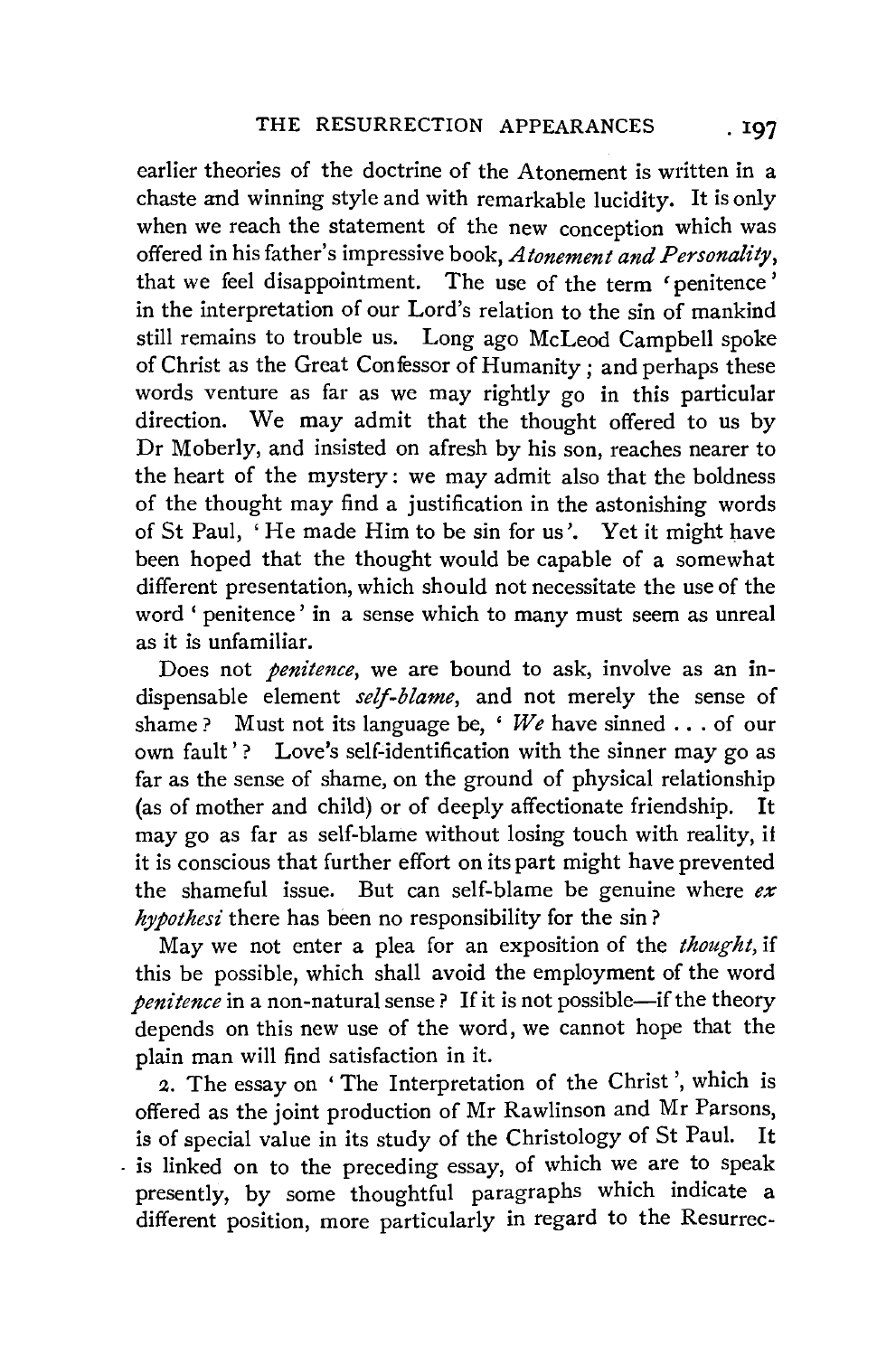## 198 . THE JOURNAL OF THEOLOGICAL STUDIES

tion of our Lord. The importance of the eschatological hope which the earliest believers had received (with whatever modifications) from their Master is duly recognized, and the history of that hope in St Paul's experience and teaching is well expressed. The essay weakens towards the close, and it may be regretted that the Fourth Gospel should have been treated at all, if it could only be considered in a few pages-ne taceretur, as the writers themselves admit.

Even in the excellent study of St Paul some points suggest a too eager adoption of the newest affirmations of modern interpreters. The assertion that the Corinthians were regarding the Eucharist ex opere operato as a mechanical guarantee of salvation has been taken over much too hastily, and the suggestion which connects this misinterpretation with ' the theology of the mysteries ' will not serve to commend it for long. Indeed the paragraphs on the Greek 'Mystery Religions' which immediately precede, modern as they are in their conception, are almost obsolete already, and may well be removed from a second edition of the book. The curious amalgam which goes by the name of ' the theology of the mysteries ' falls to pieces when it is confronted by the original texts. Moreover, one of the services which Schweitzer has recently rendered has been his emphatic and reasoned judgement that no influence of this kind can be securely traced in the writings of St Paul. The recasting of this section of the essay would enhance the value of an admirable contribution to the study of the Pauline theology.

3. Mr Streeter's study of 'The Historic Christ' will fascinate the attention of all serious readers of this volume. It deserves at every point the most careful consideration. It opens with a eulogy of Dr Schweitzer and the 'thorough-going eschatologists '. But Mr Streeter's own elaborate investigations in the Synoptic Problem enable him to steer clear of the numerous mistakes into which Schweitzer was led owing to his ignorance or neglect of what is called 'the lower criticism'. One exception must be made in our congratulation on this head. Even Mr Streeter can allow himself to represent John the Baptist as saying, ' The kingdom of God is at hand' (p. 93). But the only statement to this effect in the New Testament is the verse in St Matthew, where the words, ' Repent, for the kingdom of heaven is at hand',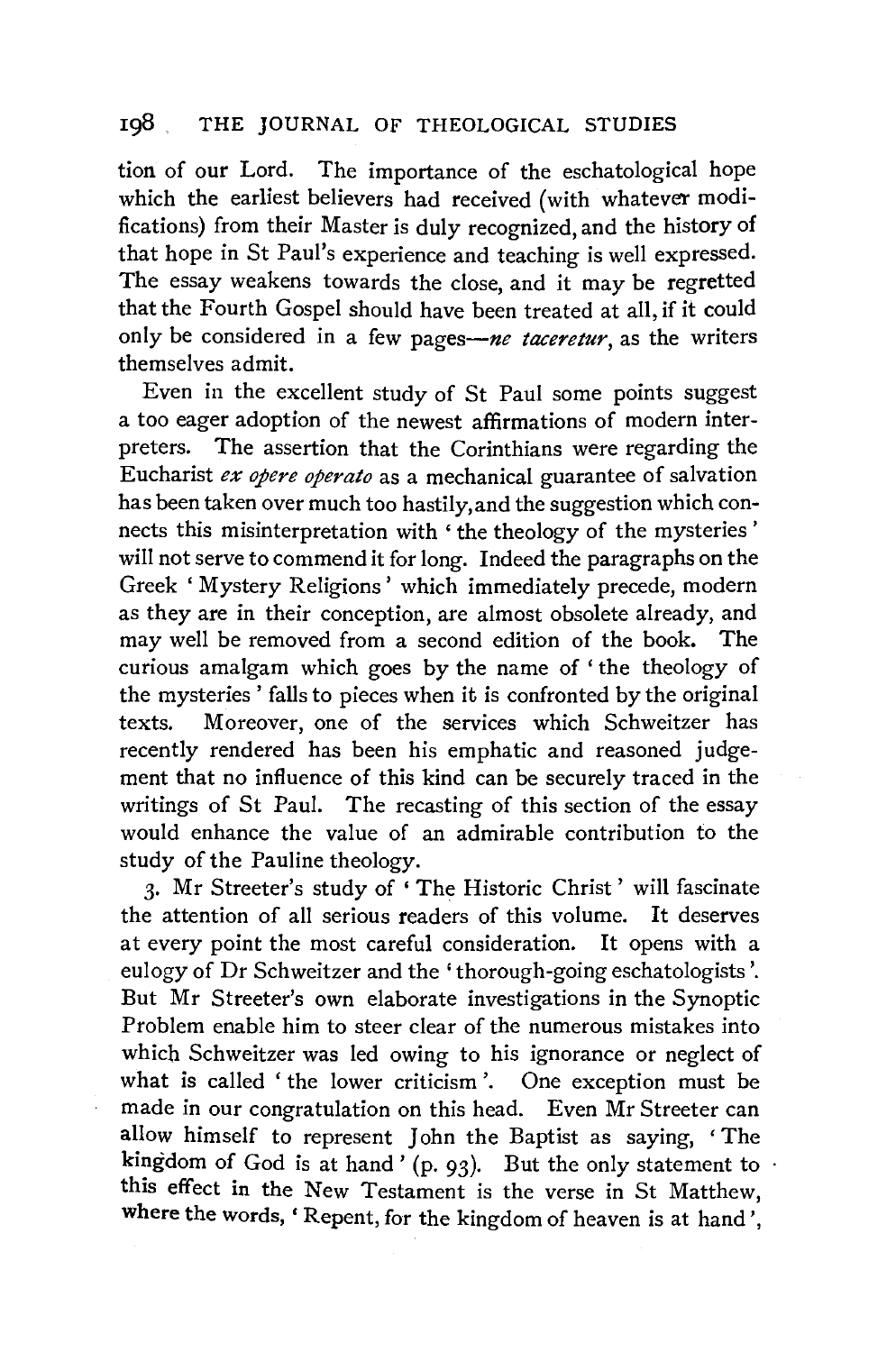are placed in the mouth of the Baptist. Neither St Mark nor St Luke corroborates this. We need not indeed denythe possibility<br>that the Bantist may have spoken of the kingdom of God. But. that the Baptist may have spoken of the kingdom of God. from the point of view of Synoptic criticism, we are bound to observe that the writer of St Matthew's Gospel is at this point following St Mark's narrative, and is himself responsible for the change of St Mark's phrase, ' preaching a baptism of repentance for the remission of sins' into ' preaching ... saying, Repent, for the kingdom of heaven is at hand  $'$ —a phrase which he introduces again later as his paraphrase of St Mark's summary of the preaching of our Lord at the opening of the Galilean ministry (Matt. iv 17, Mark i 15). On critical grounds it appears certain that in both places the writer of St Matthew's Gospel is offering us a paraphrase of his own, which (however justifiable as a paraphrase) ought not to be made the basis of a historical argument. Accordingly, when this phrase is measured at its due value from the point of view of Synoptic criticism, it is legitimate to doubt whether the Baptist himself ever spoke of the kingdom of God, and we shall be more than ever disinclined to admit Mr Streeter's unfortunate description of John as being an 'Apocalyptist' as well as a 'Prophet'. Surely it is ancient Hebrew prophecy, and not 'apocalyptic ' in the hitherto accepted sense of the term, that forms the background of the Baptist's preaching.

The point here in question is not so trifling as might at first sight appear. There is a characteristic distinction between the message of John and the message of Jesus, which is plainly discernible in the earlier strata of the evangelic records, though it is obscured by the paraphrastic modifications of St Matthew's Gospel. John says in effect, Repent, for fear of the Coming Wrath : Jesus says, Repent, in hope of the Coming Kingdom. Not indeed that John is without a hope : but the hope is in Another, who is to him ' the Coming One' (Mark i  $7 \epsilon \rho \chi \epsilon \tau a \iota$ : Luke vii 19  $\delta$   $\epsilon \rho \chi \delta \mu \epsilon \nu \sigma$ s). He looks forward not to the Kingdom, but to the Mightier One whose way he is preparing. And even thus his hope is a fearful hope-a fiery baptism. By all means let us do the utmost justice to every indication of popular apocalyptic hope which the gospel narratives offer to us: but let us beware of exaggerations-and surely it is an exaggeration to represent John the Baptist as an Apocalyptist.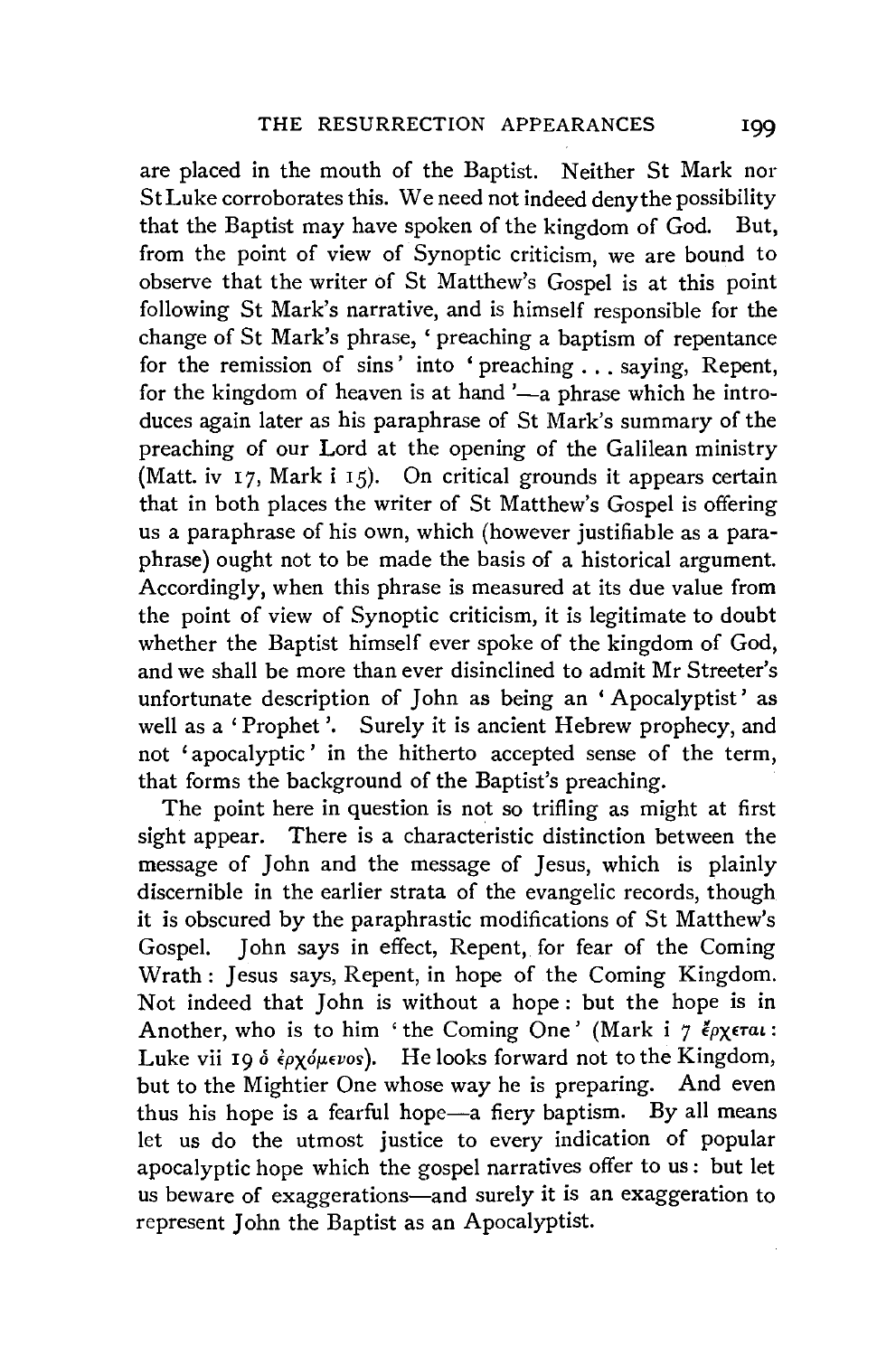## **200** THE JOURNAL OF THEOLOGICAL STUDIES

But we must pass on, tempted though we may be to consider other points in this stimulating essay, to that part of it which is certain to arouse the greatest misgiving in many of its readers. The gravity of the question raised in the section which treats of the Resurrection of our Lord necessitates a somewhat full discussion: it cannot, with justice to the writer, be dealt with in a summary fashion. At the outset we must gratefully recognize the entire reverence with which the Essayist handles the subject, and the modest and temperate tone in which he expresses his conclusions. A preliminary topic is happily removed from controversy by his definite acceptance, on the ground of his reading of the history, of the fact of the Empty Tomb.

We start then with two admitted historical facts:  $(a)$  The Body of Jesus was not to be found in the tomb on the morning of the first day of the week;  $(b)$  On that same day and from time to time afterwards the Lord manifested Himself to His disciples, but 'not to all the people'. How are we to link up these two facts ?

r. No question seems to have arisen in the early days. It was enough to say, ' God raised Him from the dead on the third day'. The Church found no difficulty in the thought that the material Body was resuscitated and left the tomb; and that by the exercise of miraculous power the Lord could make it visible or invisible, recognizable or unrecognizable, as He chose, and could at last pass up with it from earth to heaven at the Ascension.

This material view of a revival of the physical Body has in our days proved exceedingly difficult; and the difficulty has made itself felt most keenly in regard to the Ascension. The changed conception of the earth's form and of its place in the solar system made it impossible any longer to conceive of heaven as a locality somewhere far above our heads. And the question could not but be asked. Where did the material Body go to ? No answer was forthcoming.

Other objections connected with the nature of physical bodies, with their natural life-story of growth, age, and dissolution, further discredited the simple notion of a revival of the Body that had been crucified. It also came to be felt that, as our own resurrection could not now be thought of as a reassembling of the material elements of our present bodies and their physical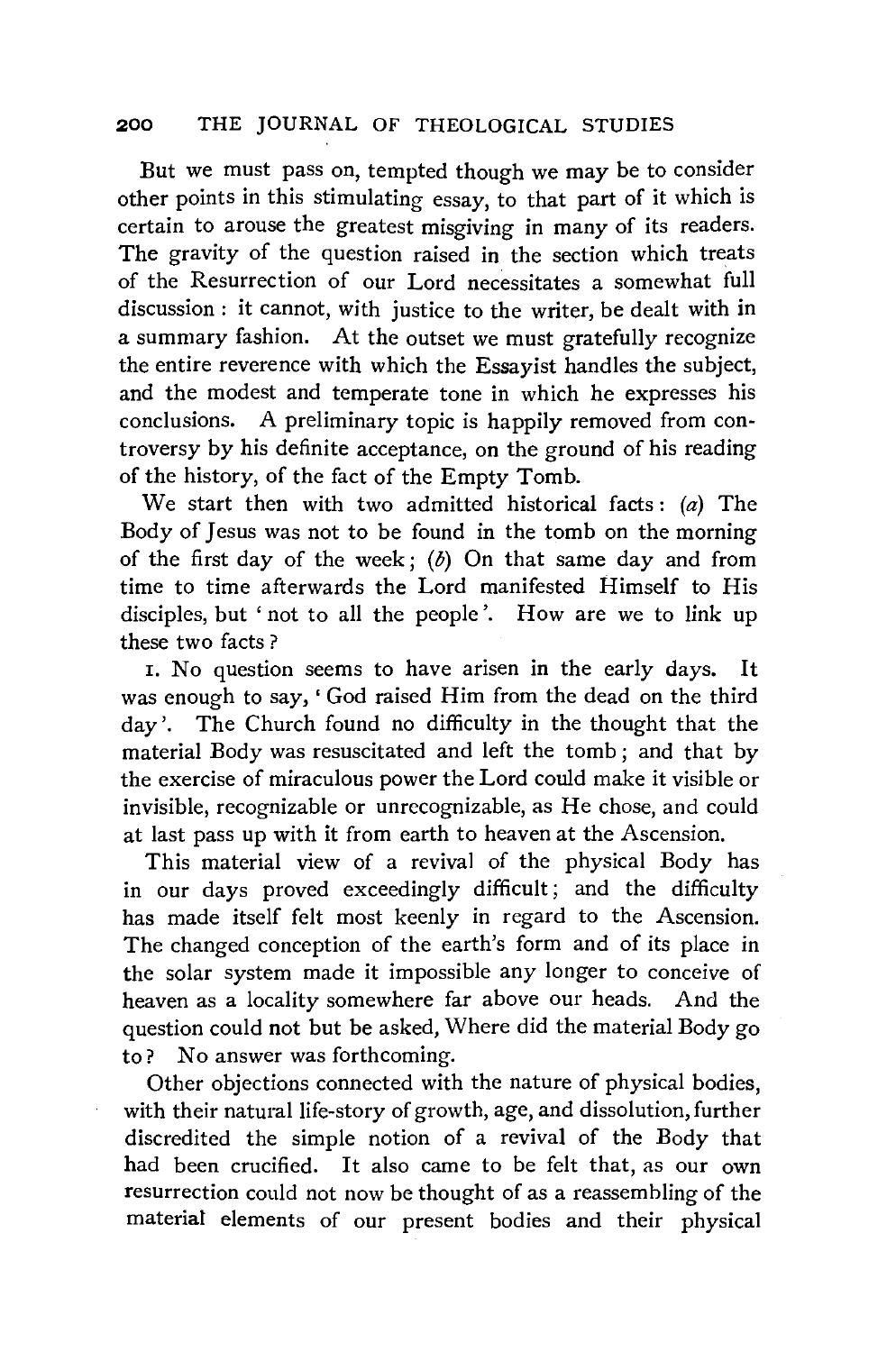restoration to life, so too the Lord's resurrection could not rightly be interpreted in the old way, if it was indeed to be the type of the resurrection life for ourselves.

2. The sacred documents were interrogated afresh. It was observed that the various narratives included details which pointed the way to a new conception of the character of our Lord's Body after the Resurrection.<sup>1</sup> A change had passed over it. It was the same, and yet not the same. It was released from the old limitations : it was wholly under the control of the Spirit which it served.

I think it is of some importance at the present moment to call attention to the masterly exposition of this conception which was given us by Bishop Westcott in his series of studies which is entitled *The Revelation of the Risen Lord.* A few paragraphs must be quoted in full.

The Revelation of the Risen Christ is, indeed, in the fullest sense of the word, a Revelation; an unveiling of that which was before undiscovered and unknown.

Nothing perhaps (if we may anticipate results yet to be established) is more surprising in the whole sum of inspired teaching than the way in which the different appearances of Christ after His Resurrection meet and satisfy the aspirations of man towards a knowledge of the unseen world. As we fix our thoughts steadily upon them we learn how our life is independent of its present conditions ; how we also can live through death; how we can retain all the issues of the past without being bound by the limitations under which they were shaped. Christ rose from the grave changed and yet the same; and in Him we have the pledge and the type of our rising.

Christ was changed. He was no longer subject to the laws of the material order to which His earthly life was previously conformed. As has been well said : 'What was natural to Him before is now miraculous; what was before miraculous is now natural.' Or to put the thought in another form, in an earthly life the spirit is manifested through the body; in the life of the Risen Christ the Body is manifested (may we not say so?) through the Spirit. He 'appears' and no longer is seen coming. He is found present, no one knows from whence ; He passes away, no one knows whither. He stands in the midst of the group of Apostles *when the doors were shut for fear of the Jews. He vanishes out* 

<sup>1</sup> Some early writers had ventured to speak of our Lord's Body as being immaterial after the Resurrection, but their speculations were incautious and failed to find acceptance.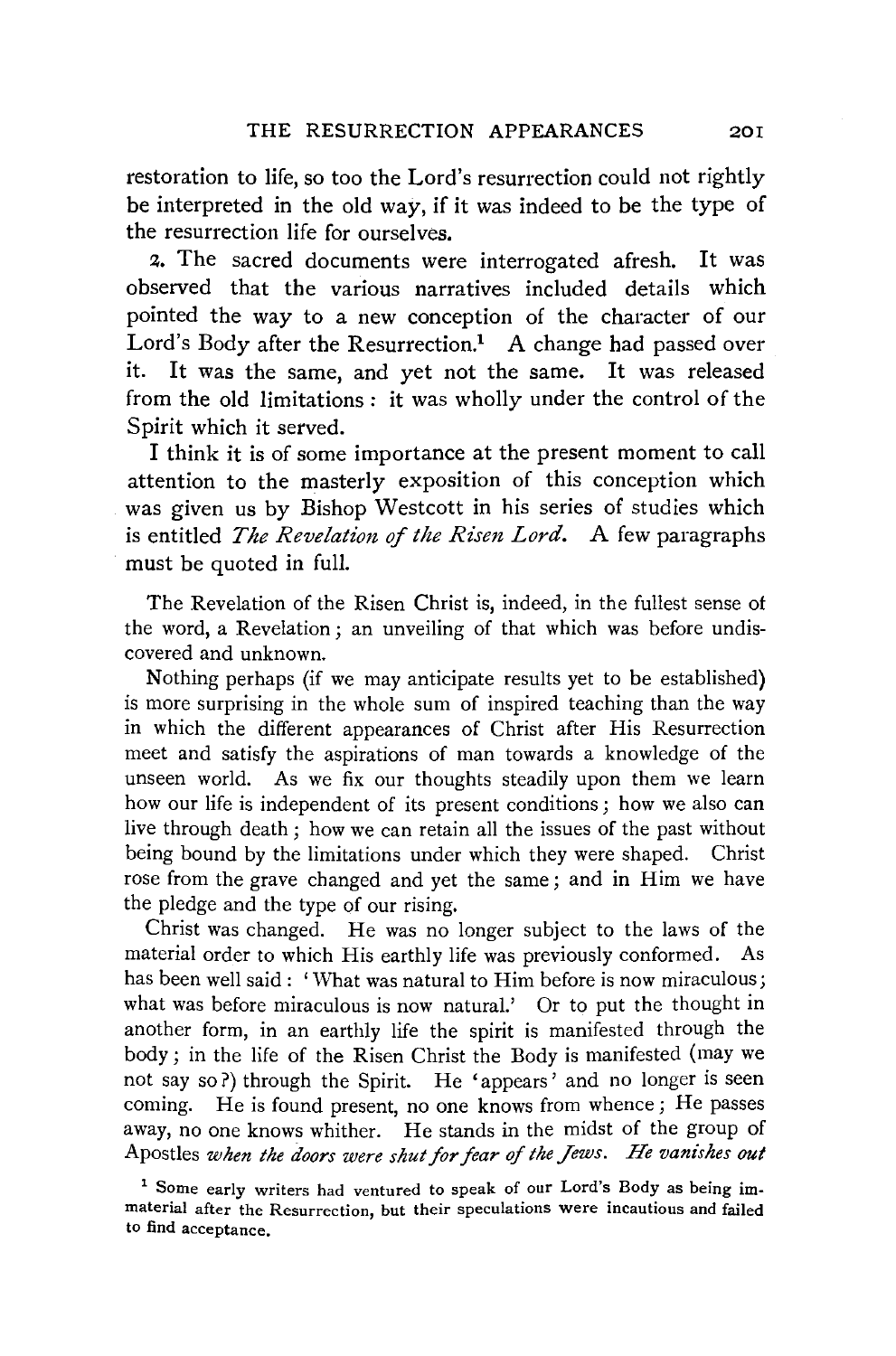#### 202 THE JOURNAL OF THEOLOGICAL STUDIES

*of sight* of the disciples whose eyes were opened that they should know Him. And at last *as they were lookz'ng He was taken up, and a cloud received Him out* of *their sight.* 

The continuity, the intimacy, the simple familiarity of former intercourse is gone. He is seen and recognized only as He wills, and when He wills. In the former sense of the phrase, He is no longer with the disciples. They have, it appears, no longer a natural power of recognizing Him. Feeling and thought require to be purified and enlightened in order that He may be known under the conditions of earthly life. There is a mysterious awfulness about His Person which first inspires fear and then claims adoration. He appointed a place of meeting with His Apostles, but He did not accompany them on their journey. He belongs already to another realm, so that the Ascension only ratifies and presents in a final form the lessons of the forty days in which it was included.

Thus Christ is seen to be changed, but none the less He is also seen • to be essentially the same. Nothing has been left in the grave though all has been transfigured. He is the same, so that the marks of the Passion can become sensibly present to the doubting Thomas : the same, so that He can eat of the broiled fish which the disciples had prepared : the same, so that one word spoken with the old accent makes him known to the weeping Magdalene: the same, so that above all expectation and against the evidence of death, the Apostles could proclaim to the world that He who suffered upon the Cross had indeed redeemed Israel ; the same in patience, in tenderness, in chastening reproof, in watchful sympathy, in quickening love. In each narrative the marvellous contrast is written-Christ changed and yet the samewithout effort, without premeditation, without consciousness, as it . appears, on the part of the Evangelists. And if we put together these two series of facts in which the contrast is presented, we shall see how they ennoble and complete our prospect of the future. It is not that Christ's soul lives on divested of the essence as of the accidents of the earthly garments in which it was for a time arrayed. It is not that His body, torn and wounded, is restored, such as it was, to its former vigour and beauty. But in Him soul and body, in the indissoluble union of a perfect manhood, are seen triumphant over the last penalty of sin.

The Gospel narratives thus offered fresh and welcome results to a closer study. It was observed, moreover, that St Paul, in speaking of the future of our bodies, had expressly declared that ' flesh and blood ' could not inherit the kingdom of God. Alike for those who had died and for those who remained until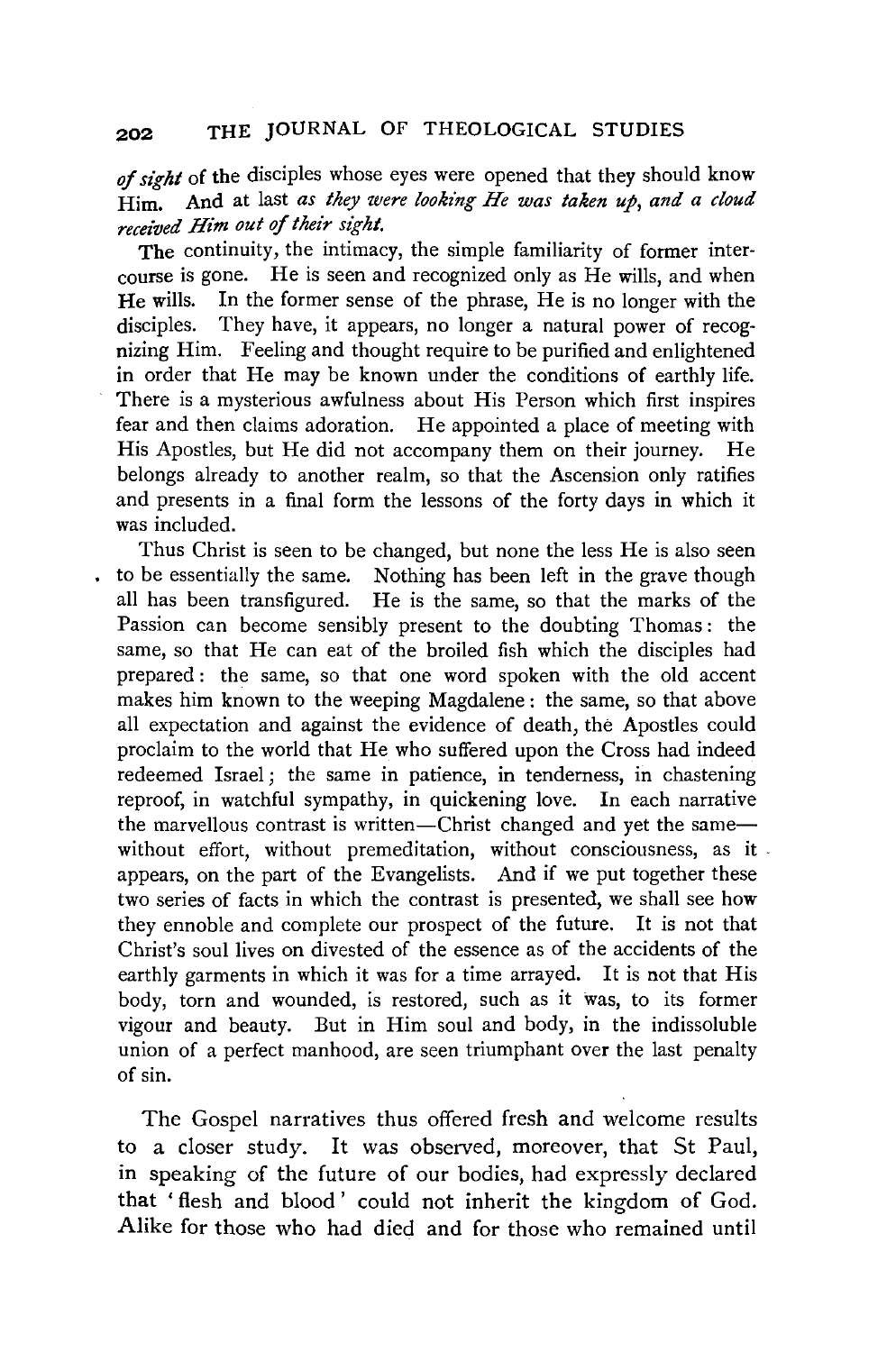the Second Coming it would be necessary that 'this corruptible should put on incorruption': not that we desire to be 'unclothed' -so ran his own hope-' but clothed upon, that the mortal may be swallowed up by life'.

In this way a new conception was gained of our Lord's resurrection ; a conception which met the difficulty as to the Ascension, and also brought His resurrection again into line with the future resurrection of Christians. A change had passed over the sacred Body in the tomb : such a change as brought it wholly under the control of the Spirit, made it spirit-ruled in the completest sense; dematerialized (if the word may for the moment be allowed), spiritualized; capable of being manifested at will, of being withdrawn at will. It could pass out of the grave-clothes without disturbing them : they were left for a witness, even as the stone was rolled back for a witness. The Lord was free to manifest Himself to whom He would, as He would, and when He would: and to close the series of His manifestations by ascending before the eyes of His disciples in this spiritual Body, which was no longer trammelled by the conditions of our earthly experience.

Now although this new interpretation removes certain obvious objections which have discredited the cruder view, and brings consistency into the statements of Scripture regarding our Lord's resurrection and the future resurrection of His followers, yet it remains altogether beyond the limits of our present experience and can only be accepted as a matter of faith. We cannot even conceive the process of change by which the material Body could be thus transformed and rendered a spiritual Body. It is a new thought offered to us by the Gospel narratives as interpreted by St Paul's declaration as to the nature of resurrection bodies.

The appearances of the Risen Lord are thus presented to us as a Revelation of a higher mode of human existence. We may accept them as such, notwithstanding our intellectual inability to comprehend them fully or to explain them in terms of our experience of physical life. Here, as everywhere in our Faith, we come quickly upon mystery. But we may remember that mystery is not peculiar to Religion ; it accompanies all investigation of life, even upon its lowest levels.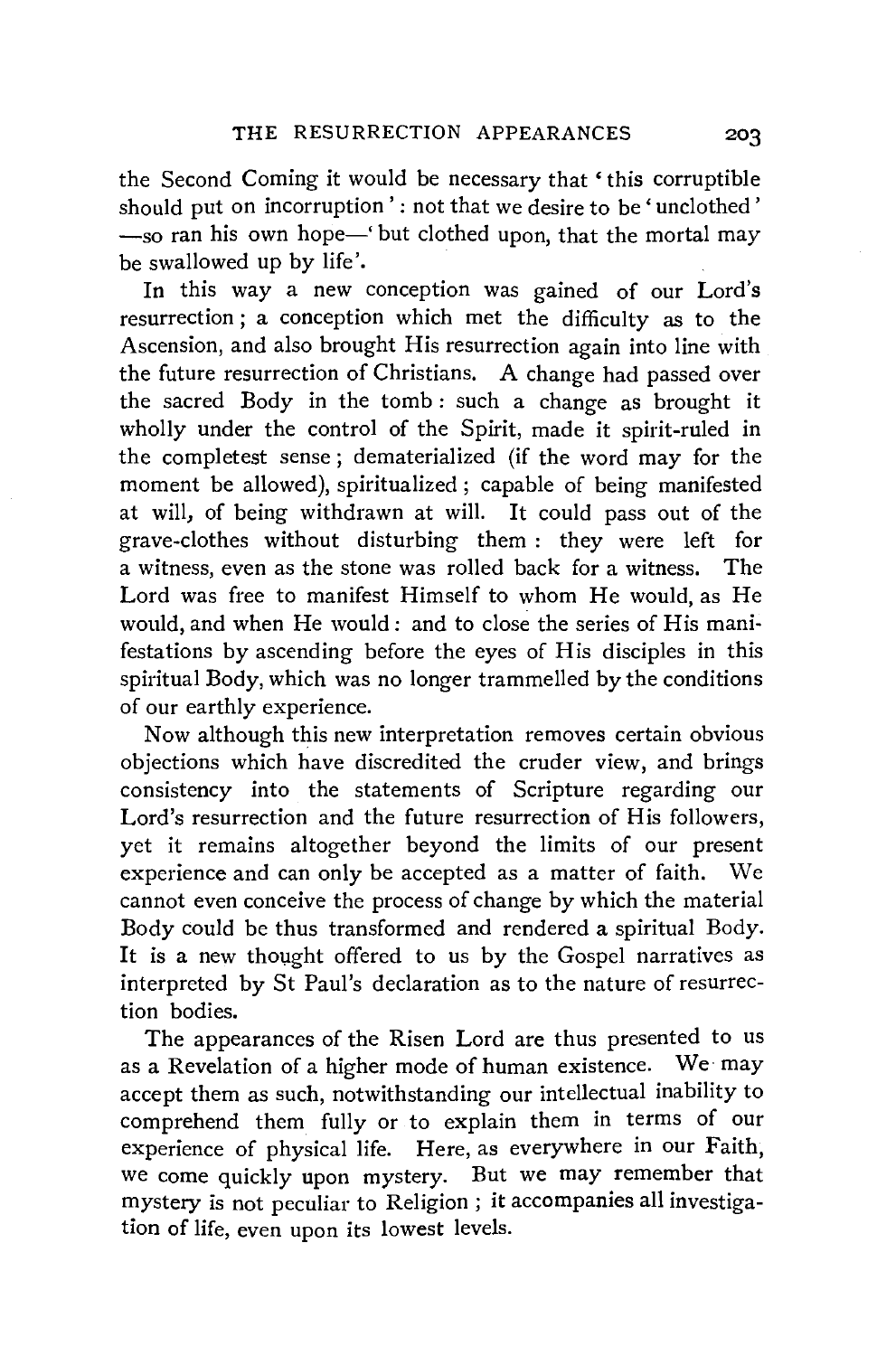## 204 THE JOURNAL OF THEOLOGICAL STUDIES

*<sup>3</sup>.* Our Essayist seems unable to rest in this position. He desiderates a more intelligible conception.

He does not accept the theory that the appearances were nothing more than subjective visions, which originated in the minds of the disciples, as the outcome of the unique circumstances in which they were placed and the overpowering emotion which the Crucifixion had aroused in them. He is convinced that if the appearances are to be described as visions, yet they must be held to be the result of some external stimulus. And he is satisfied to believe that our Lord, having spiritually survived His death by crucifixion, was able as Spirit acting in the spiritual sphere to convey to His disciples the certainty of His ever-abiding life and His continued presence with them : to say in effect by such selfmanifestations, 'I am the Living One; and I died; and, behold, I am alive for evermore'; and, further, 'I am with you all your days even unto the end of the world'.

That in the minds of the disciples these self-manifestations of the Living Lord took the form of bodily appearances was both necessary and inevitable. It was necessary, because in no other way could sufficient certainty, or indeed any certainty at all, be conveyed to them. And that they thought of them and spoke of them as the external appearances of a material body was inevitable: they with their mental limitations could not do otherwise ; nor otherwise could they have conveyed their own certainty to those to whom they spoke.

But what then-for the question rises of itself-of the empty tomb? The historical evidence for this is to our Essayist's mind irrefragable. He can only make the suggestion that, although the natural explanations of the fact hitherto offered are quite unconvincing, we may not as yet have exhausted the possibilities of natural explanation, and may content ourselves with saying that in our present state of ignorance we cannot tell what became of the Body.

It is to be observed that our Essayist does not reject *a priori*  the possibility of miracle, though he desires to call miracle in aid as little as possible. The 'objective vision ' theory, as outlined above, itself involves the intervention of the Living Lord in a manner which is quite beyond our experience-which is, in other words, properly miraculous. 'It is the Lord's doing, and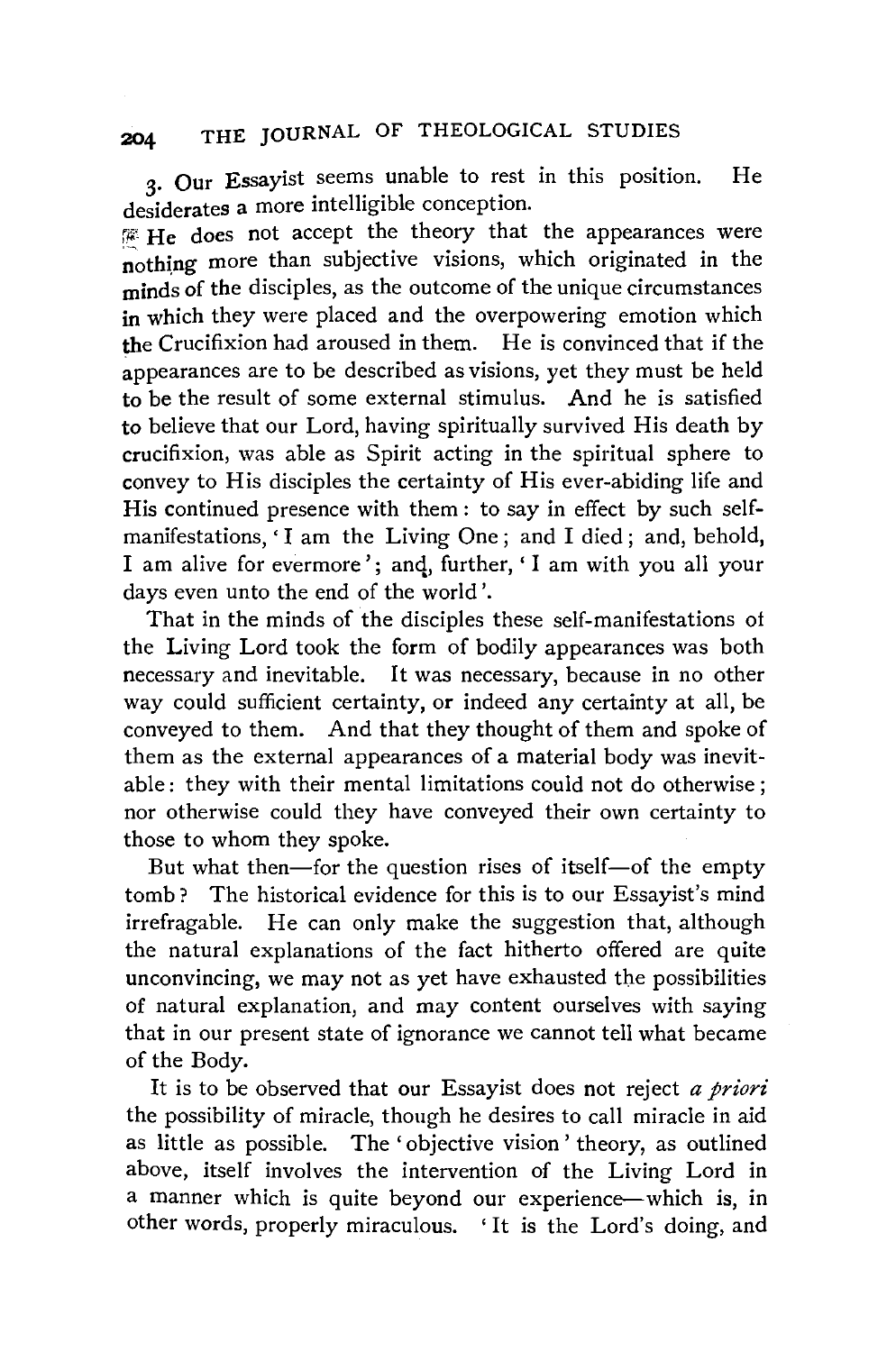it is marvellous in our eyes.' But it commends itself to him on the ground that it is more nearly analogous to our experience than the conception of the dematerialization of the Body and its subsequent control by the Spirit with a view to self-manifestation in a visible form.

Each of these conceptions  $(2 \text{ and } 3)$  has its own difficulty. No question is raised with either as to the certainty of the continued life and activity of our Lord beyond the grave, or of His 'objective ' spiritual presence with the faithful both then and now. The former conception is difficult, because it involves a transmutation of the earthly Body, and then a series of self-manifestations of the Lord in this transformed and spiritualized Body. The latter conception is difficult, because it too involves a series of self-manifestations of the Lord under the semblance of an earthly body. If these are not to be mere visions—and it is allowed  $(p. 134)$  that the New Testament writers give the impression that they very clearly distinguished them from subsequent appearances of the Lord in visions-they must involve a supernatural action to which our experience offers no secure parallel.

If this second conception appears less difficult on metaphysical grounds to certain minds, we are still bound to ask whether on grounds of history it is not more difficult than the first. The first gives an intelligible explanation of the fact that the tomb was empty: the second leaves that fact wholly unexplained. The Body must then have been conveyed away by human hands-the hands either of friends or of foes : if of friends, there was deception such as is utterly inconsistent with the whole story and its issue : if of enemies, the old question remains, Why, when the Resurrection was proclaimed and was exercising so potent an effect, was not the Body produced? Why was the proclamation met only by persecution, when an obvious remedy was at hand?

Further, when the whole course of the history is considered, can we believe that it would have been what it was if the disciples had not been persuaded that the Body had miraculously left the tomb? Would not the second conception fail altogether as a historical explanation, supposing that the disciples could have known that the Body was still somewhere on earth passing through the stages of corruption ? And if it be suggested in reply